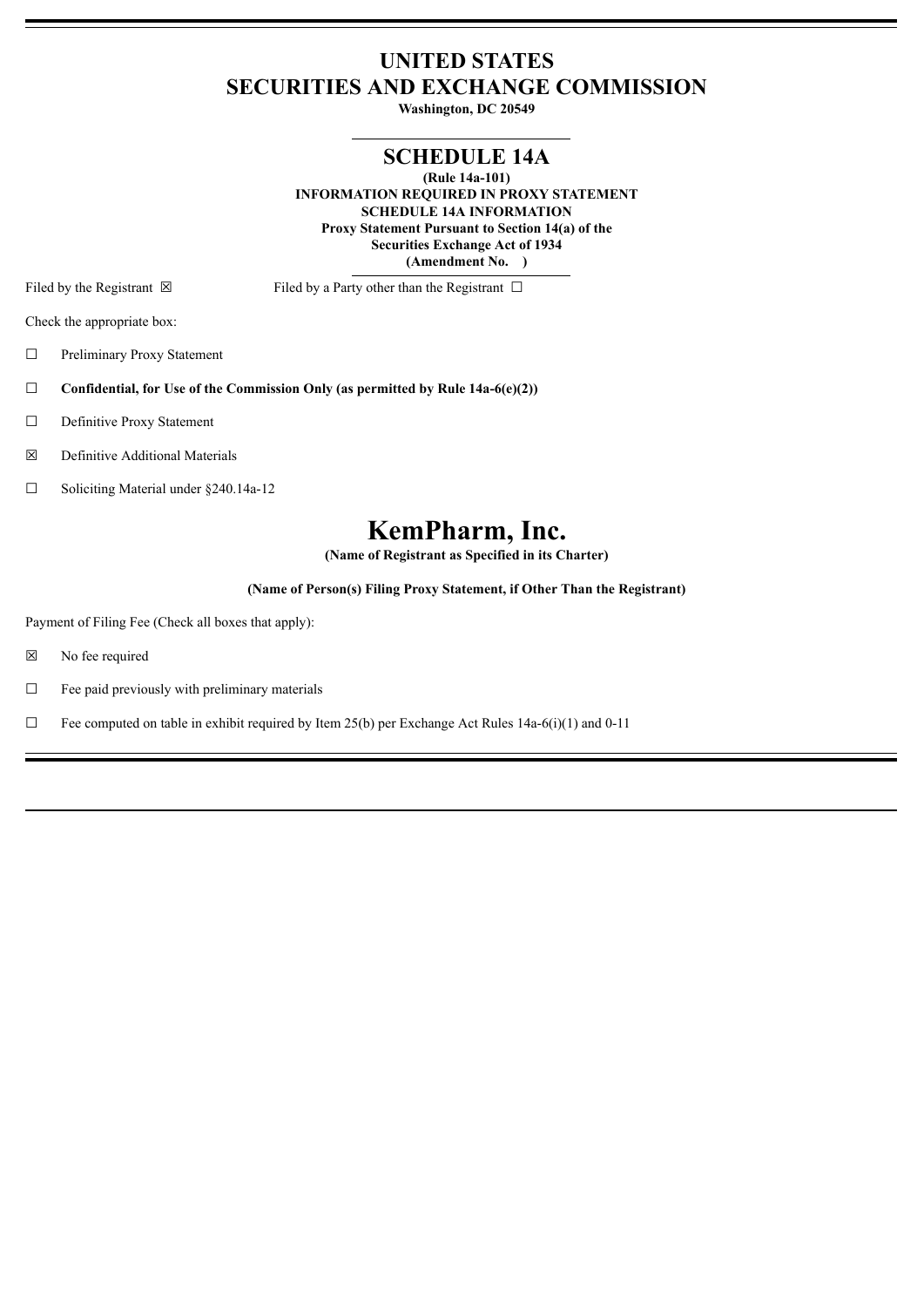#### **KEMPHARM, INC. 1180 Celebration Boulevard, Suite 103 Celebration, FL 34747**

#### **IMPORTANT INFORMATION REGARDING 2022 ANNUAL MEETING OF STOCKHOLDERS**

Dear KemPharm, Inc. Stockholder:

On June 14, 2022, the Audit Committee (the "Audit Committee") of the Board of Directors (the "Board") of KemPharm, Inc. (the "Company") (i) dismissed RSM US LLP ("RSM") as the Company's independent registered public accounting firm and (ii) appointed Ernst & Young LLP ("EY") to serve as the Company's independent registered public accounting firm for the fiscal year ending December 31, 2022. In this capacity, EY will be responsible for, among other things, auditing the Company's annual financial statements and performing reviews of the interim quarterly periods ending June 30, 2022 and September 30, 2022. We are enclosing herewith a proxy statement supplement, dated June 17, 2022 (this "Proxy Supplement"), to supplement our definitive proxy statement filed with the U.S. Securities and Exchange Commission (the "SEC") on May 12, 2022 (the "Proxy Statement") in connection with the Company's annual meeting to be held on June 28, 2022 (the "Annual Meeting"). The Proxy Supplement amends Proposal No. 2 to reflect the appointment of EY and our submission for ratification of the appointment of EY by our stockholders.

The Board recommends stockholders vote FOR the ratification of EY as the independent registered public accounting firm of the Company for the fiscal year ending December 31, 2022.

If you are a stockholder of record and have not already voted, you may vote by proxy over the telephone or online by following the instructions on the Notice of Internet Availability of Proxy Materials you received. If you received a proxy card and have not already voted, the same proxy card that was previously provided with the Proxy Statement can be used to vote on the amended Proposal No. 2. If you are a beneficial owner of shares registered in the name of your broker, bank or other agent (in "street name"), you should have received voting instructions from that organization rather than from us, and you should follow the voting instructions you received to ensure that your vote is counted. Any reference to "RSM US LLP" on your Notice of Internet Availability of Proxy Materials, proxy card or voting instruction form you received from your bank, broker or other agent is amended to read "Ernst & Young LLP." For additional information regarding how to vote, please refer to page 3 of the Proxy Statement.

If you have already voted, you do not need to vote again unless you would like to change or revoke your prior vote on Proposal No. 2. If you do not change or revoke your prior vote on Proposal No. 2, your prior vote, regardless of how you voted, will be counted in the vote on the amended Proposal No.  $\mathcal{L}$ 

If you are a stockholder of record and would like to change or revoke your prior vote on Proposal No. 2, you may submit a new proxy by telephone or online at http://www.envisionreports.com/KMPH. You may also revoke your proxy by submitting a new proxy card with a date after which your original proxy card or vote was dated, by sending timely written notice that you are revoking your proxy to our Corporate Secretary at 1180 Celebration Boulevard, Suite 103, Celebration, FL 34747 or by attending the Annual Meeting and voting online. Simply attending the meeting will not, by itself, revoke your proxy.

If you are a beneficial owner of shares in "street name," you may revoke your voting instructions and submit new voting instructions by informing the broker, bank or other agent in accordance with that entity's procedures for revoking your voting instructions and issuing new instructions. For additional information regarding revoking your proxy, please refer to page 5 of the Proxy Statement.

#### IF YOU HAVE ALREADY VOTED YOUR SHARES, REGARDLESS OF HOW YOU HOLD YOUR SHARES, YOU DO NOT NEED TO **VOTE AGAIN UNLESS YOU WOULD LIKE TO CHANGE OR REVOKE YOUR PRIOR VOTE ON PROPOSAL NO. 2.**

If you have not yet submitted your proxy, please follow the instructions on your proxy card to submit your vote.

1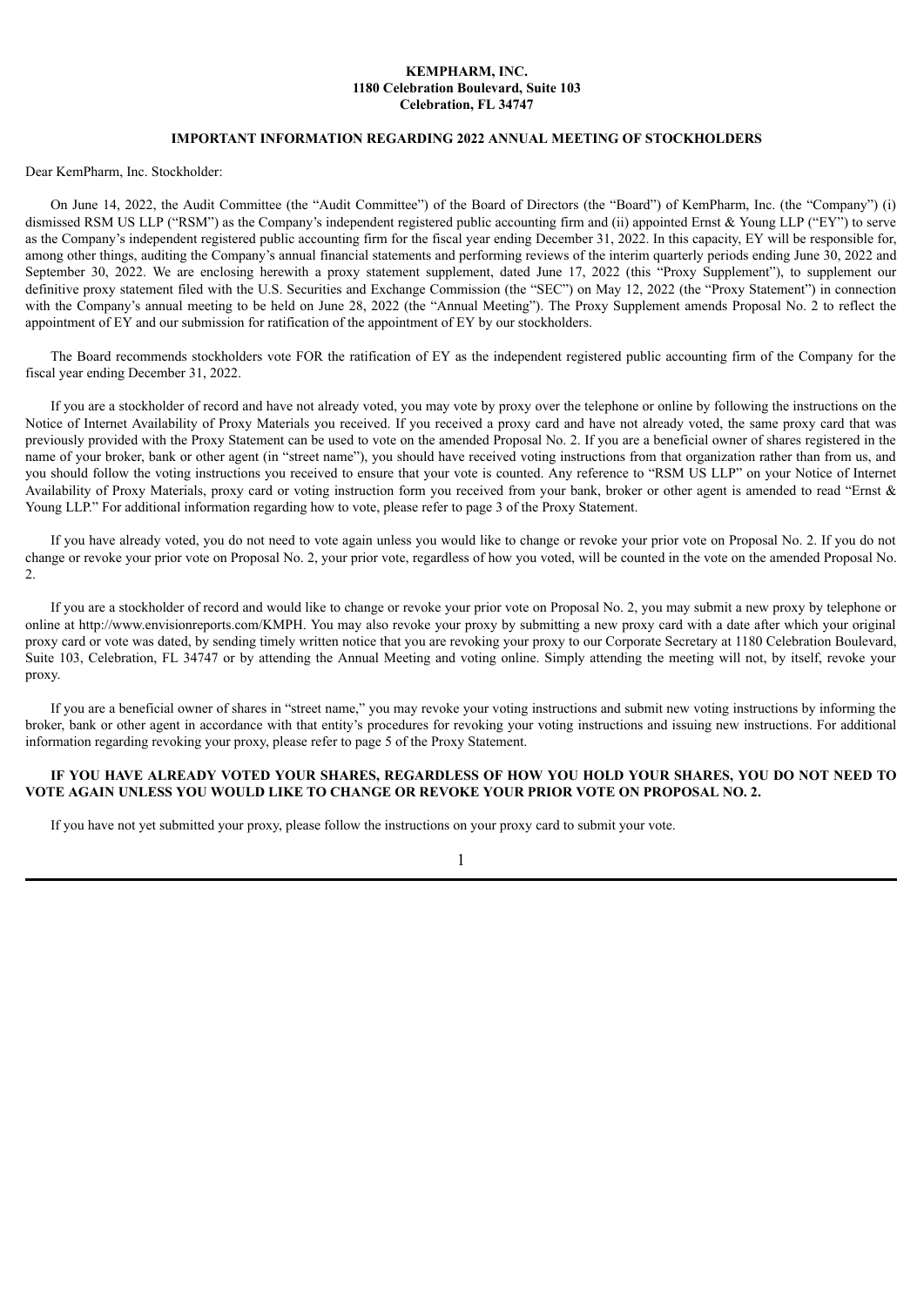## **Your vote is important to us. If you have not voted already, please vote.**

We appreciate your attention to this matter.

By Order of the Board of Directors,

/s/ R. LaDuane Clifton

R. LaDuane Clifton, CPA Chief Financial Officer, Secretary and Treasurer

Celebration, FL June 17, 2022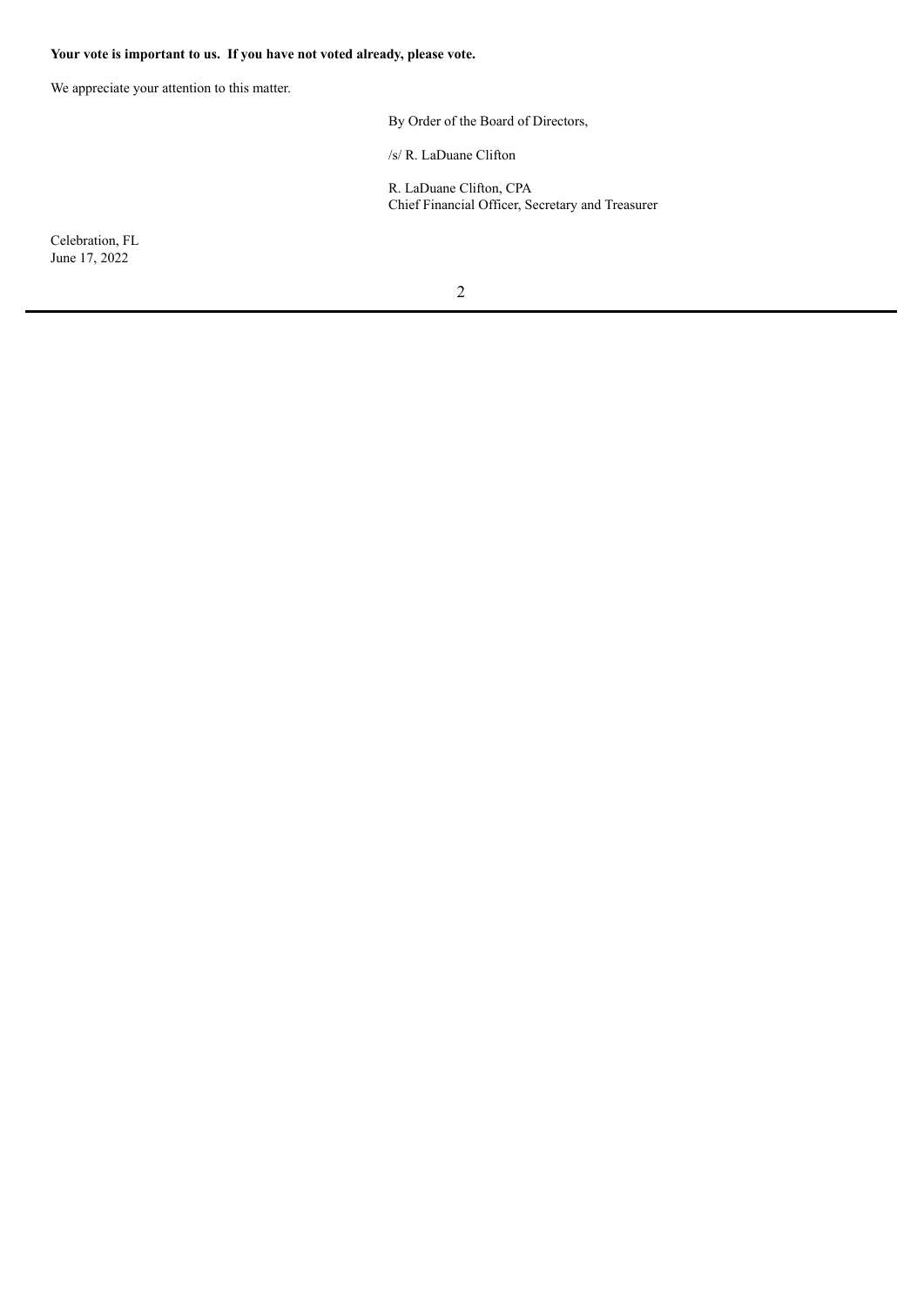#### **KEMPHARM, INC. 1180 Celebration Boulevard, Suite 103 Celebration, FL 34747**

#### **SUPPLEMENT TO PROXY STATEMENT FOR ANNUAL MEETING OF STOCKHOLDERS TO BE HELD ON JUNE 28, 2022**

#### **EXPLANATORY NOTE**

On June 14, 2022, the Audit Committee (the "Audit Committee") of the Board of Directors of KemPharm, Inc. (the "Company") (i) dismissed RSM US LLP ("RSM") as the Company's independent registered public accounting firm, and (ii) appointed Ernst & Young LLP ("EY") as the Company's independent registered public accounting firm for the year ending December 31, 2022. The decision to dismiss RSM and appoint EY was made by the Audit Committee following a competitive process. Accordingly, the Company is hereby supplementing its definitive proxy statement filed with the U.S. Securities and Exchange Commission (the "SEC") on May 12, 2022 (the "Proxy Statement") to reflect the change in the Company's independent registered public accounting firm and to update the auditor services and fees disclosure.

#### **CHANGES TO DEFINITIVE PROXY STATEMENT**

- 1. All references to "RSM US LLP" or "RSM" in the "Notice of Annual Meeting of Stockholders" and "Questions and Answers About These Proxy Materials and Voting" sections of the Proxy Statement are amended to read "Ernst & Young LLP" or "EY" as appropriate.
- 2. Proposal No. 2 in the Proxy Statement is amended in its entirety to read as follows:

#### **PROPOSAL 2**

#### **RATIFICATION OF APPOINTMENT OF INDEPENDENT REGISTERED PUBLIC ACCOUNTING FIRM**

The Audit Committee has selected Ernst & Young LLP ("EY") as the Company's independent registered public accounting firm for the fiscal year ending December 31, 2022 and has further directed that the Audit Committee submit the appointment of its independent registered public accounting firm for ratification by the stockholders at the Annual Meeting. Representatives of EY are expected to be present at the Annual Meeting. They will have an opportunity to make a statement if they so desire and will be available to respond to appropriate questions.

Neither the Company's Amended and Restated Bylaws nor other governing documents or law require stockholder ratification of the appointment of EY as the Company's independent registered public accounting firm. However, the Audit Committee is submitting the appointment of EY to the stockholders for ratification as a matter of good corporate practice. If the stockholders fail to ratify the appointment, the Audit Committee will reconsider whether or not to retain EY. Even if the appointment is ratified, the Audit Committee in its discretion may direct the appointment of different independent auditors at any time during the year if they determine that such a change would be in the best interests of the Company and its stockholders.

The affirmative vote of the holders of a majority of the shares present in person or represented by proxy and entitled to vote on the matter at the Annual Meeting will be required to ratify the appointment of EY.

RSM US LLP ("RSM") previously served as the independent registered public accounting firm for the Company. On June 14, 2022, the Audit Committee dismissed RSM. The reports of RSM on the consolidated financial statements of the Company for the fiscal years ended December 31, 2021 and December 31, 2020 did not contain an adverse opinion or disclaimer of opinion and were not qualified or modified as to uncertainty, audit scope or accounting principles.

3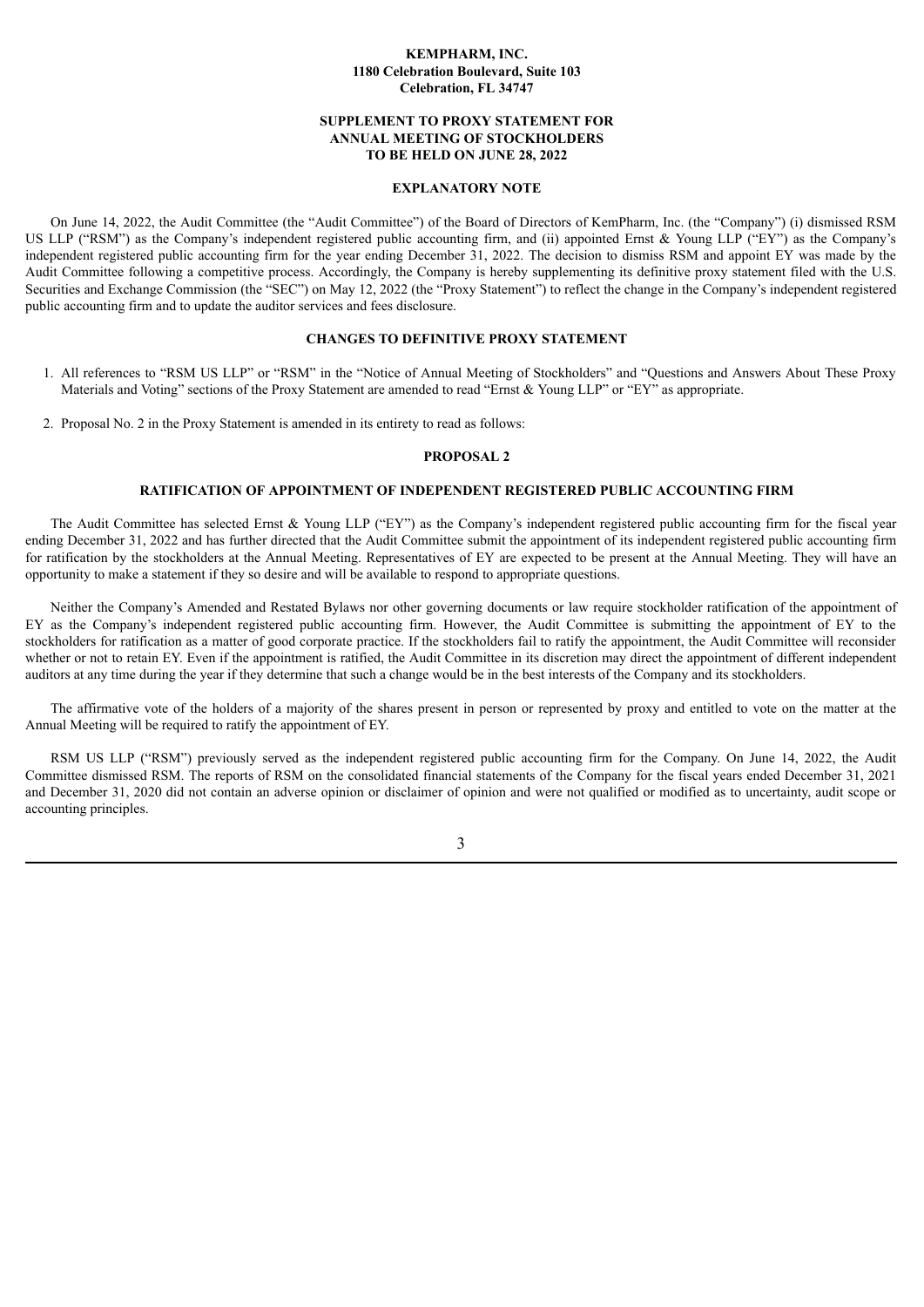During the fiscal years ended December 31, 2021 and December 31, 2020 and the subsequent interim period through June 14, 2022, there were no "disagreements" (as defined in Item 304(a)(1)(iv) of Regulation S-K and the related instructions) between the Company and RSM on any matter of accounting principles or practices, financial statement disclosure or auditing scope or procedure, which disagreements, if not resolved to RSM's satisfaction, would have caused RSM to make reference to the subject matter of the disagreements in its reports on the consolidated financial statements for such years. During the fiscal years ended December 31, 2021 and December 31, 2020 and the subsequent interim period through June 14, 2022, there were no reportable events of the type described in Item 304(a)(1)(v) of Regulation S-K, except that, as reported in Part I, Item 4 of the Company's Quarterly Report on Form 10-Q for the quarterly period ended March 31, 2020 (the "Q1 2020 10-Q"), the Company reported a material weakness in its internal control over financial reporting during such period. As disclosed in the Q1 2020 10-Q, the Company concluded that a material weakness existed because certain controls over non-routine transactions were not designed at the appropriate level of precision to ensure the accuracy of calculations supporting nonroutine transactions, and this control deficiency created a reasonable possibility that a material misstatement would not be prevented or detected in a timely manner. The Company concluded that as of December 31, 2020, its internal control over financial reporting was effective.

On June 14, 2022, the Audit Committee appointed EY as the Company's independent registered public accounting firm for the year ending December 31, 2022, including performing reviews of the interim quarterly periods ending June 30, 2022 and September 30, 2022. During the Company's two most recent years ended December 31, 2021 and December 31, 2020 and in the subsequent interim period through June 14, 2022, neither the Company nor anyone on its behalf consulted EY regarding either: (i) the application of accounting principles to a specified transaction, either completed or proposed, or the type of audit opinion that might be rendered on the Company's financial statements, and neither a written report was provided to the Company nor oral advice was provided to the Company that EY concluded was an important factor considered by the Company in reaching a decision as to any accounting, auditing or financial reporting issue; or (ii) any matter that was either the subject of a disagreement or reportable event as defined in Regulation S-K, Item  $304(a)(1)(iv)$  and Item  $304(a)(1)(v)$ , respectively.

The Company provided RSM with a copy of the disclosures set forth above and requested that RSM furnish the Company with a letter addressed to the SEC stating whether it agrees with the statements contained herein. A copy of RSM's letter, dated June 17, 2022, was filed as Exhibit 16.1 to the Company's Form 8-K filed with the SEC on June 17, 2022.

#### **PRINCIPAL ACCOUNTANT FEES AND SERVICES**

The following table represents aggregate fees billed to the Company for the fiscal years ended December 31, 2021 and December 31, 2020, by RSM, the Company's principal accountant for those fiscal years.

|                        | <b>Fiscal Year Ended (1)</b> |  |             |  |
|------------------------|------------------------------|--|-------------|--|
|                        | 2021                         |  | <b>2020</b> |  |
|                        | (in thousands)               |  |             |  |
| Audit Fees (2)         | 333S                         |  | 316         |  |
| Audit-related Fees (3) | $\overline{\phantom{0}}$     |  |             |  |
| Tax Fees $(4)$         | $\overline{\phantom{0}}$     |  |             |  |
| All Other Fees (5)     |                              |  |             |  |
| <b>Total Fees</b>      | 333                          |  | 316         |  |

(1) All fees described in this table and corresponding footnotes were pre-approved by the Audit Committee.

(2) Audit Fees are fees for the annual audit and quarterly reviews of the Company's financial statements, audits required by public company regulation, professional consultations with respect to accounting issues, registration statement filings and issuance of consents and similar matters.

- (3) Audit-related Fees are fees for assurance and related services that are reasonably related to the performance of the audit or review of our financial statements and are not reported under "Audit Fees." No Audit-related Fees were billed in fiscal year 2021 or 2020.
- (4) Tax Fees are fees for tax compliance, planning and preparation. No Tax Fees were billed in fiscal year 2021 or 2020.
- (5) All Other Fees are fees for products and services other than the services described above. No Other Fees were billed in fiscal year 2021 or 2020.